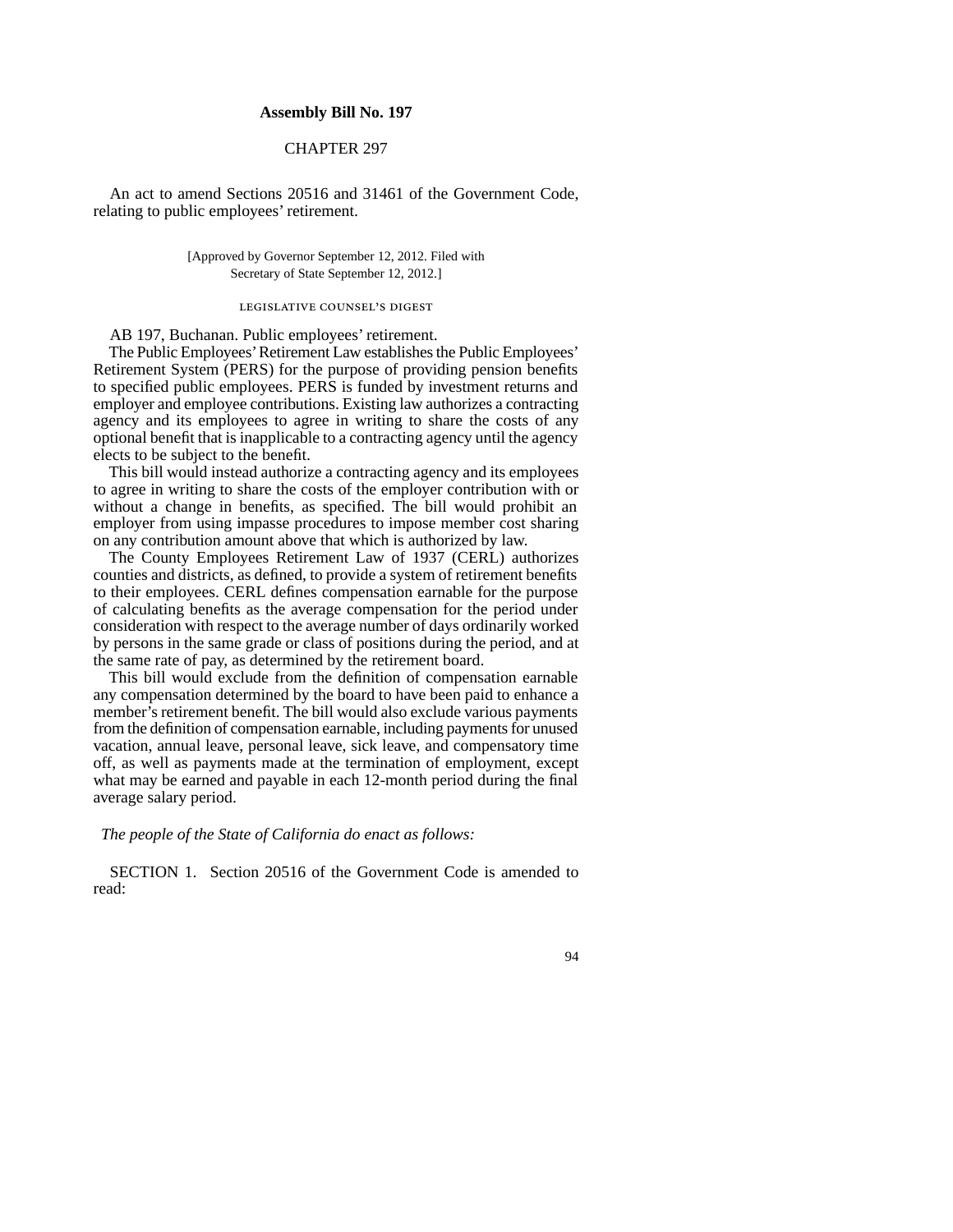20516. (a) Notwithstanding any other provision of this part, with or without a change in benefits a contracting agency and its employees may agree, in writing, to share the costs of the employer contribution. The cost sharing pursuant to this section shall also apply for related nonrepresented employees as approved in a resolution passed by the contracting agency.

(b) The collective bargaining agreement shall specify the exact percentage of member compensation that shall be paid toward the current service cost of the benefits by members. The member contributions shall be contributions over and above normal contributions otherwise required by this part and shall be treated as normal contributions for all purposes of this part. The contributions shall be uniform, except as described in subdivision (c), with respect to all members within each of the following classifications: local miscellaneous members, local police officers, local firefighters, county peace officers, and all local safety members other than local police officers, local firefighters, and county peace officers. The balance of any costs shall be paid by the contracting agency and shall be credited to the employer's account. An employer shall not use impasse procedures to impose member cost sharing on any contribution amount above that which is authorized by law.

(c) Member cost sharing may differ by classification for groups of employees subject to different levels of benefits pursuant to Sections 7522.20, 7522.25, and 20475, or by a recognized collective bargaining unit if agreed to in a memorandum of understanding reached pursuant to the applicable collective bargaining laws.

(d) This section shall not apply to any contracting agency nor to the employees of a contracting agency until the agency elects to be subject to this section by contract or by amendment to its contract made in the manner prescribed for approval of contracts. Contributions provided by this section shall be withheld from member compensation or otherwise collected when the contract amendment becomes effective.

(e) For the purposes of this section, all contributions, liabilities, actuarial interest rates, and other valuation factors shall be determined on the basis of actuarial assumptions and methods that, in the aggregate, are reasonable and which, in combination, offer the actuary's best estimate of anticipated experience under this system.

(f) Nothing in this section shall preclude a contracting agency and its employees from independently agreeing in a memorandum of understanding to share the costs of any benefit, in a manner inconsistent with this section. However, any agreement in a memorandum of understanding that is inconsistent with this section shall not be part of the contract between this system and the contracting agency.

(g) If, and to the extent that, the board determines that a cost-sharing agreement under this section would conflict with Title 26 of the United States Code, the board may refuse to approve the agreement.

(h) Nothing in this section shall require a contracting agency to enter into a memorandum of understanding or collective bargaining agreement with a bargaining representative in order to increase the amount of member

94